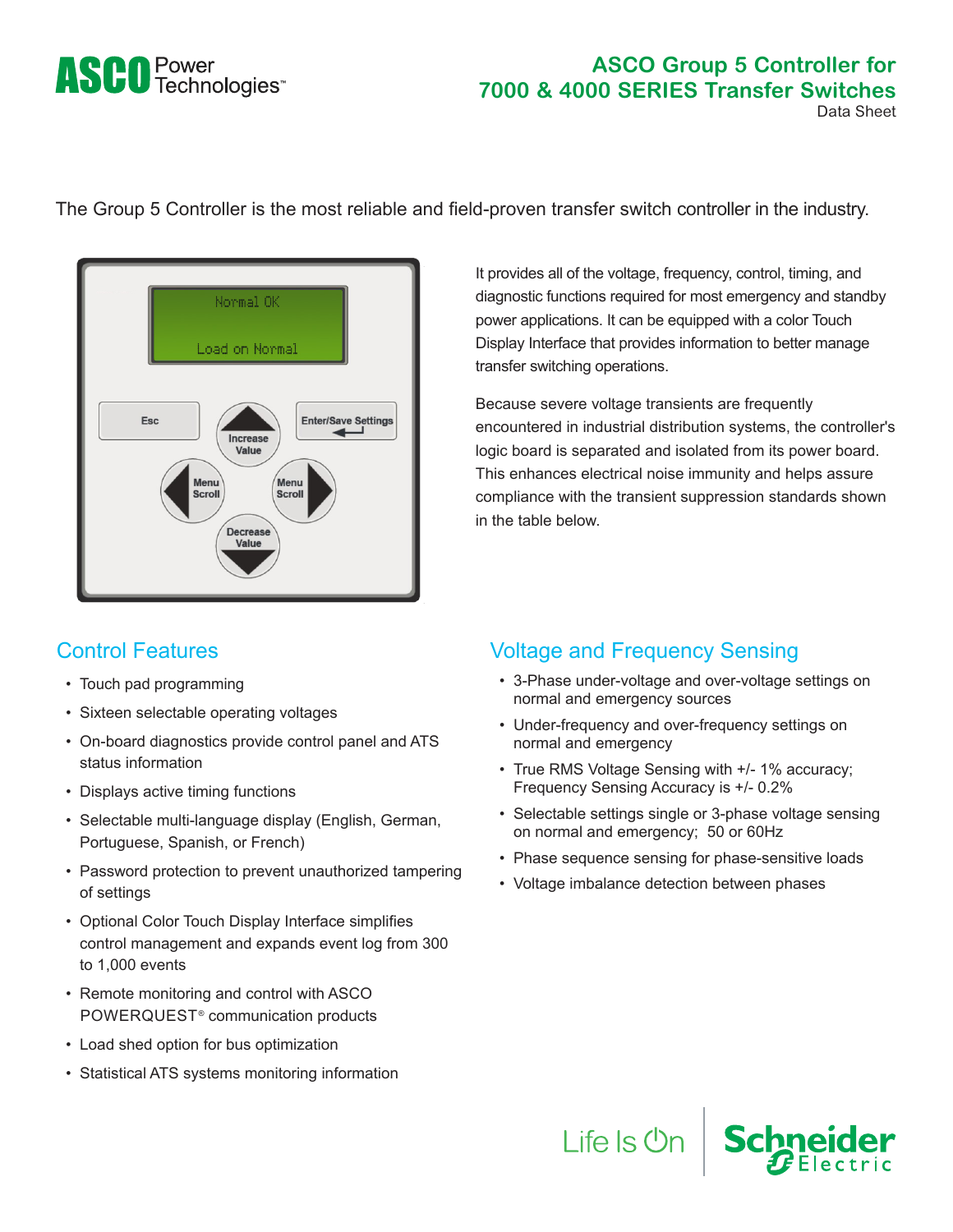## **ASCO Group 5 Controller**

#### Time Delays

- Engine start time delay 0 to 6 seconds
- Transfer to emergency delay 0 to 60 minutes
- Emergency source stabilization delay 0 to 6 seconds
- Retransfer to normal delay with two settings: - Power failure mode - 0 to 60 minutes
	- Test mode 0 to 10 hours
- Unloaded running delay for engine cool down 0 to 60 minutes
- Pre-transfer and post-transfer signal delay 0 to 5 minutes. This signal can drive a customerfurnished relay, or be used for two sets of double-throw contacts. Specify ASCO optional Accessory 31BG.
- Programmable engine exerciser with seven independent routines to exercise an engine-generator, with or without loads, on a daily, weekly, bi-weekly, or monthly frequency
- Alarm signals, logic, and time delays for use with closed transition switches
	- In synch delay 0 to 3 seconds
	- Failure to synchronize 1 to 5 minutes
	- Extended parallel 0.1 to 1.0 seconds
- Delayed transition load disconnect delay 0 to 5 minutes

## Status and Control Functions

- Output contact (N/O or N/C) for engine-start signals
- Selection between "commit/no-commit" on transfer to emergency when engine starts and normal restores before transfer
- Advanced inphase initiates transfer at appropriate phase angles to minimize disturbances
- Standard event log displays 99 logged events with the time and date of the event, event type and event reason
- Indicators for normal and emergency source acceptability
- Data screens provide:
	- Total number of transfers
	- Number of transfers caused by power source failure
	- Number of days ATS has been in operation
	- Total hours of normal and emergency source availability

| <b>Microprocessor Controller</b>                      |               |
|-------------------------------------------------------|---------------|
| Emission Standard - Group 1, Class A                  | EN 55011      |
| Generic Immunity Standard:                            | EN 50082-2    |
| • Electrostatic Discharge (ESD) Immunity              | EN 61000-4-2  |
| • Radiated Electromagnetic Field Immunity             | EN 61000-4-3  |
| • Electrical Fast Transient (EFT) Immunity            | EN 61000-4-4  |
| • Surge Transient Immunity                            | EN 61000-4-5  |
| • Conducted Radio-Frequency Field Immunity            | EN 61000-4-6  |
| • Voltage Dips, Interruptions and Variations Immunity | EN 61000-4-11 |
|                                                       |               |

# Power Knowledge

 $\frac{1}{\sqrt{2}}$  Timing Delays [for ATS Transition](https://www.ascopower.com/us/en/download/document/ASC-TS-WP-123-TD-ATS/)  [Modes](https://www.ascopower.com/us/en/download/document/ASC-TS-WP-123-TD-ATS/)